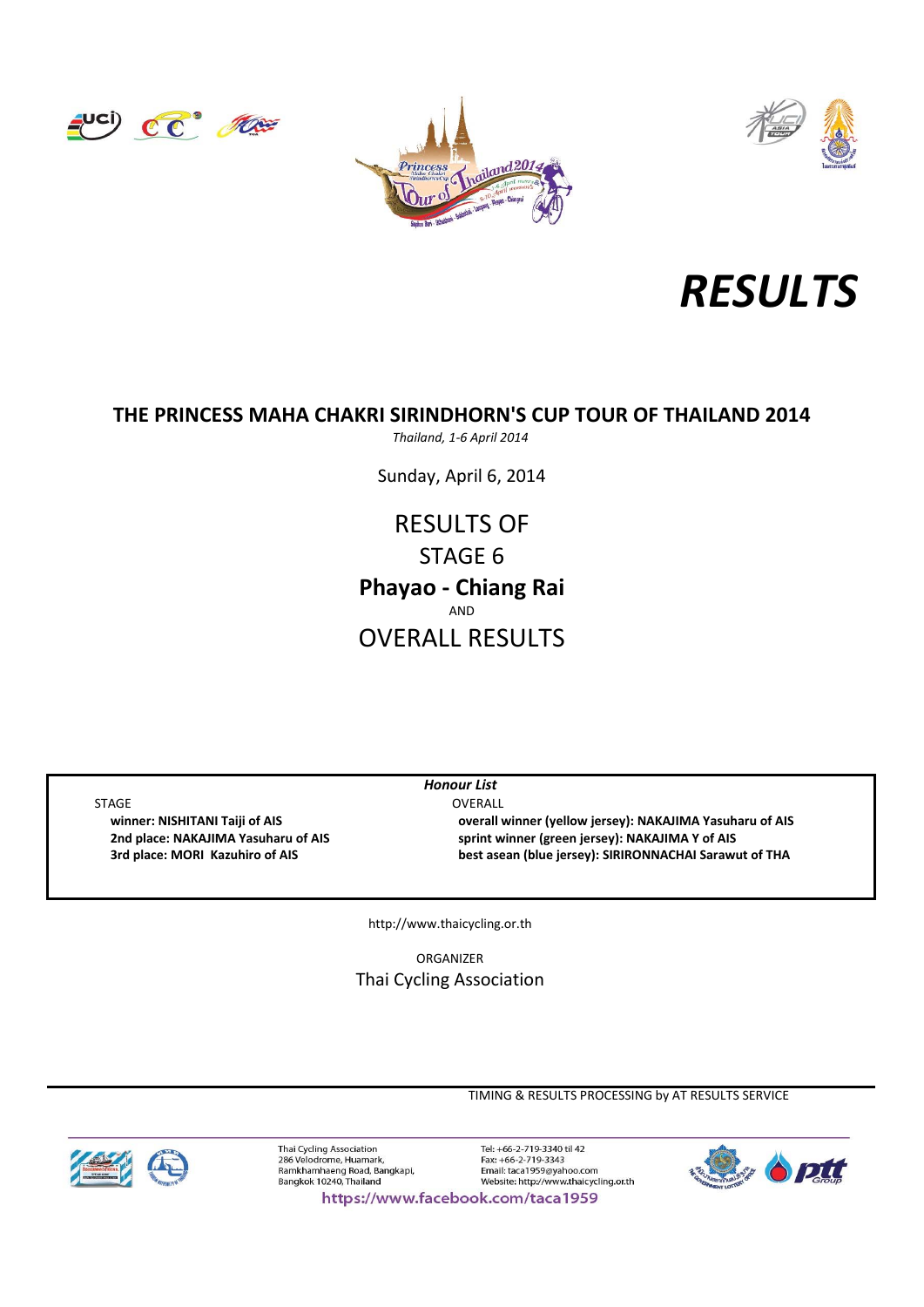STAGE 6 ‐ Phayao ‐ Chiang Rai Sunday, April 6, 2014

#### *COMMISSAIRES' COMMUNIQUE on Sunday, April 6, 2014*

#### **1 INFORMATION**

All riders involved or affected by the crash after the last 3km mark were credited with the winner's time 3:9:39.

#### **2 PENALTY**

UCI regulations 12.1.040 Article 19.2 ‐ Sheltering behind or falling into the slip stream of a vehicle for some time Fine CHF50 and 20" nbr. 155 KHAKIMOV Khusniddin UCI code UZB19950320 of UZB Fine CHF100 Manager HAYDAROV Kudrat of Team UZBEKISTAN NATIONAL TEAM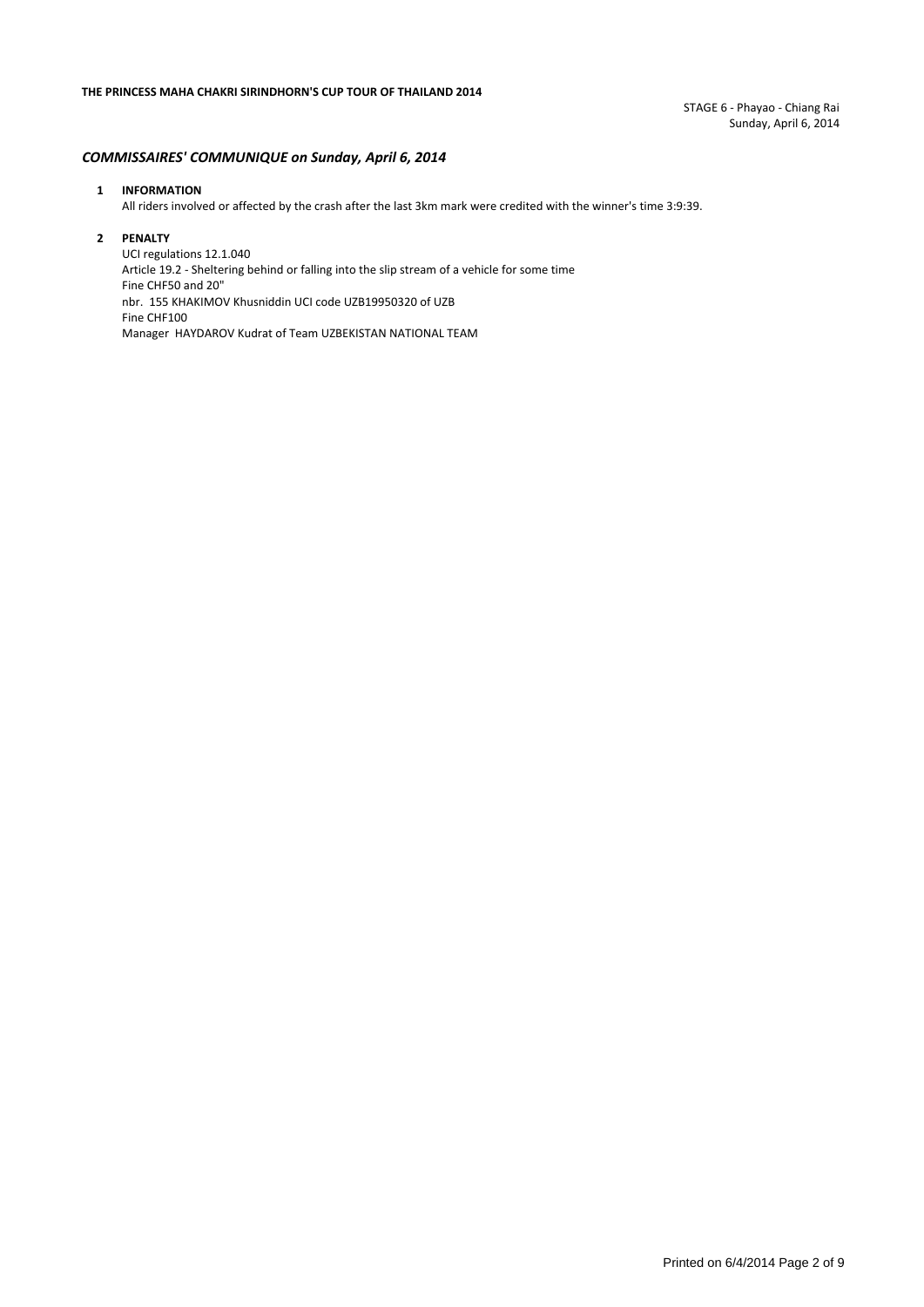STAGE 6 ‐ Phayao ‐ Chiang Rai Sunday, April 6, 2014 10:00 Distance : 140.8 km Average Speed of Winner : 44.55km/hr Sunny

#### *STAGE INDIVIDUAL CLASSIFICATION*

| <b>PLACE</b> | NO             | <b>NAT</b> |          | SURNAME, NAME                     | <b>TEAM</b> | <b>TIME</b> |       | <b>GAP BONUSES</b> | PENALTY |
|--------------|----------------|------------|----------|-----------------------------------|-------------|-------------|-------|--------------------|---------|
| $\mathbf{1}$ | $\mathbf 1$    | <b>JPN</b> | 19810201 | NISHITANI Taiji                   | AIS         | 3:09:39     |       | 10                 |         |
| 2            | 5              | <b>JPN</b> | 19841227 | NAKAJIMA Yasuharu                 | AIS         | 3:09:39     | 00:00 | 06                 |         |
| 3            | 4              | <b>JPN</b> | 19820917 | MORI Kazuhiro                     | AIS         | 3:09:39     | 00:00 | 04                 |         |
| 4            | $\overline{2}$ | <b>JPN</b> | 19871122 | FUKUDA Shimpei                    | AIS         | 3:09:39     | 00:00 | 00                 |         |
| 5            | 65             | JPN        | 19890519 | YOSHIDA Hayato                    | SMN         | 3:09:39     | 00:00 | 00                 |         |
| 6            | 15             | <b>JPN</b> | 19881108 | UCHIMA Kohei                      | <b>BGT</b>  | 3:09:39     | 00:00 | 01                 |         |
| 7            | 154            | <b>UZB</b> | 19830323 | <b>TUYCHIEV Vladimir</b>          | UZB         | 3:09:39     | 00:00 | 00                 |         |
| 8            | 53             | <b>KOR</b> | 19950430 | JUNG Ha Jeon                      | SCT         | 3:09:39     | 00:00 | 00                 |         |
| 9            | 61             | <b>JPN</b> | 19850621 | <b>HATANAKA Yusuke</b>            | SMN         | 3:09:39     | 00:00 | 00                 |         |
| 10           | 141            | <b>TPE</b> | 19881102 | FENG Chun Kai                     | <b>TPE</b>  | 3:09:39     | 00:00 | 00                 |         |
| 11           | 133            | <b>THA</b> | 19880323 | SAIUDOMSIN Phuchong               | THA         | 3:09:39     | 00:00 | 00                 |         |
| 12           | 123            | <b>MAS</b> | 19860409 | AHMAD LUTFI Muhammad Fauzan       | MAS         | 3:09:39     | 00:00 | 00                 |         |
| 13           | 135            | THA        | 19940318 | YORDSUWAN Setthawut               | THA         | 3:09:39     | 00:00 | 00                 |         |
| 14           | 143            | <b>TPE</b> | 19850703 | LEE Wei Cheng                     | TPE         | 3:09:39     | 00:00 | 00                 |         |
| 15           | 105            | <b>HKG</b> | 19940120 | LEUNG Chun Wing                   | HKG         | 3:09:39     | 00:00 | 00                 |         |
| 16           | 134            | THA        | 19920823 | SIRIRONNACHAI Sarawut             | THA         | 3:09:39     | 00:00 | 00                 |         |
| 17           | 184            | <b>INA</b> | 19921127 | NUR ARIF PRAYOGA Dealton          | PSN         | 3:09:39     | 00:00 | 00                 |         |
| 18           | 45             | AUS        | 19911016 | <b>SHEPPARD Eric</b>              | TSI         | 3:09:39     | 00:00 | 00                 |         |
| 19           | 124            | MAS        | 19820407 | HASSAN Suhardi                    | MAS         | 3:09:39     | 00:00 | 00                 |         |
| 20           | 91             | <b>DEN</b> | 19920330 | <b>KALHOEJ Kasper</b>             | DEN         | 3:09:39     | 00:00 | 00                 |         |
| 21           | 103            | <b>HKG</b> | 19910208 | <b>CHEUNG King Lok</b>            | HKG         | 3:09:39     | 00:00 | 00                 |         |
| 22           | 192            | THA        | 19910405 | CHANGPAD Kritsada                 | TAS         | 3:09:39     | 00:00 | 00                 |         |
| 23           | 51             | <b>KOR</b> | 19880928 | LEE Ki Seok                       | SCT         | 3:09:39     | 00:00 | 00                 |         |
| 24           | 35             | <b>JPN</b> | 19920318 | WADA Chikara                      | <b>MTR</b>  | 3:09:39     | 00:00 | 00                 |         |
| 25           | 195            | THA        | 19910311 | RUANPAE Jakapan                   | TAS         | 3:09:39     | 00:00 | 00                 |         |
| 26           | 52             | <b>KOR</b> | 19951031 | <b>HAM Seok Hyun</b>              | SCT         | 3:09:39     | 00:00 | 00                 |         |
| 27           | 95             | <b>DEN</b> | 19920427 | <b>SCHWARTZ Frederik</b>          | <b>DEN</b>  | 3:09:39     | 00:00 | 00                 |         |
| 28           | 73             | <b>ESP</b> | 19760309 | <b>MANCEBO Francisco</b>          | <b>SKD</b>  | 3:09:39     | 00:00 | 00                 |         |
| 29           | 122            | MAS        | 19870726 | MISBAH Muhamad Rauf Nur           | MAS         | 3:09:39     | 00:00 | 00                 |         |
| 30           | 115            | KAZ        | 19920318 | PANASSENKO Nikita                 | KAZ         | 3:09:39     | 00:00 | 00                 |         |
| 31           | 132            | <b>THA</b> | 19911018 | LIPHONGYU Navuti                  | <b>THA</b>  | 3:09:39     | 00:00 | 00                 |         |
| 32           | 131            | THA        | 19890318 | BOONRATANATHANAKORN Thurakit      | THA         | 3:09:39     | 00:00 | 00                 |         |
| 33           | 75             | <b>MAR</b> | 19820714 | JELLOUL Moroccan                  | SKD         | 3:09:39     | 00:00 | 00                 |         |
| 34           | 63             | SIN        | 19880714 | LOW Darren                        | <b>SMN</b>  | 3:09:39     | 00:00 | 00                 |         |
| 35           | 23             | <b>CHN</b> | 19940119 | <b>GU Ying Chuan</b>              | <b>MSS</b>  | 3:09:39     | 00:00 | 00                 |         |
| 36           | 152            | <b>UZB</b> | 19951113 | DARMONOJ Jakhongir                | UZB         | 3:09:39     | 00:00 | 00                 |         |
| 37           | 174            | AUS        | 19910820 | <b>DAVIS Samuel</b>               | EDH         | 3:09:39     | 00:00 | 00                 |         |
| 38           | 165            | VIE        | 19891022 | <b>TANG Chi Hung</b>              | VIE         | 3:09:39     | 00:00 | 00                 |         |
| 39           | 84             | MAS        | 19860811 | ROSDI Mohd Nor Umardi             | TSG         | 3:09:39     | 00:00 | 00                 |         |
| 40           | 151            | UZB        | 19950504 | <b>TULANOV Rasul</b>              | UZB         | 3:09:39     | 00:00 | 00                 |         |
| 41           | 82             | <b>NED</b> | 19850309 | DE JONGE Maarten                  | <b>TSG</b>  | 3:09:39     | 00:00 | 02                 |         |
| 42           | 11             | <b>JPN</b> | 19811123 | SHIMIZU Miyataka                  | <b>BGT</b>  | 3:09:39     | 00:00 | 00                 |         |
| 43           | 113            | KAZ        | 19930309 | <b>LUKYANOV Dmirtiy</b>           | KAZ         | 3:09:39     | 00:00 | 00                 |         |
| 44           | 144            | <b>TPE</b> | 19800921 | LIU Chin Feng                     | <b>TPE</b>  | 3:09:39     | 00:00 | 00                 |         |
| 45           | 101            | HKG        | 19871109 | KO Siu Wai                        | HKG         | 3:09:39     | 00:00 | 00                 |         |
| 46           | 112            | KAZ        | 19940628 | <b>GAINEYEV Pobert</b>            | KAZ         | 3:09:39     | 00:00 | 00                 |         |
| 47           | 41             | AUS        | 19910122 | <b>MULHERN Mitchell</b>           | <b>TSI</b>  | 3:09:39     | 00:00 | 00                 |         |
| 48           | 83             | UZB        | 19820611 | <b>HALMURATOV Muradjan</b>        | TSG         | 3:09:39     | 00:00 | 00                 |         |
| 49           | 13             | <b>FRA</b> | 19851214 | <b>LEBAS Thomas</b>               | <b>BGT</b>  | 3:09:39     | 00:00 | 00                 |         |
| 50           | 43             | SIN        | 19901214 | <b>GOH Choon Huat</b>             | TSI         | 3:09:39     | 00:00 | 03                 |         |
| 51           | 114            | KAZ        | 19920713 | <b>OMIRZAKOV Dias</b>             | KAZ         | 3:09:39     | 00:00 | 00                 |         |
| 52           | 33             | ESP        | 19880219 | <b>MORA VEDRI Sebastian</b>       | <b>MTR</b>  | 3:09:39     | 00:00 | 00                 |         |
| 53           | 94             | DEN        | 19881115 | EBSEN John                        | DEN         | 3:09:39     | 00:00 | 00                 |         |
| 54           | 172            | <b>NZL</b> | 19850207 | <b>CALDER Logan</b>               | EDH         | 3:09:39     | 00:00 | 00                 |         |
| 55           | 183            | KAZ        | 19900701 | <b>KUSMIN Sergey</b>              | PSN         | 3:09:39     | 00:00 | 00                 |         |
| 56           | 93             | <b>DEN</b> | 19921121 | <b>MORTENSEN Mathias Lindberg</b> | DEN         | 3:09:39     | 00:00 | 00                 |         |
| 57           | 185            | INA        | 19900828 | PRANATA Jimmy                     | PSN         | 3:09:39     | 00:00 | 00                 |         |
| 58           | 14             | JPN        | 19911118 | <b>TERASAKI Takero</b>            | <b>BGT</b>  | 3:09:39     | 00:00 | 00                 |         |
| 59           | 155            | UZB        | 19950320 | KHAKIMOV Khusniddin               | UZB         | 3:09:39     | 00:00 | 00                 | 20      |
| 60           | 193            | THA        | 19930411 | KAPUNYA Worayut                   | TAS         | 3:09:39     | 00:00 | 00                 |         |
| 61           | 191            | THA        | 19860125 | <b>THANCHAI Tanasak</b>           | TAS         | 3:09:39     | 00:00 | 00                 |         |
| 62           | 111            | KAZ        | 19930708 | ZHAKSYLYK Pazylbek                | KAZ         | 3:09:39     | 00:00 | 00                 |         |
| 63           | 125            | MAS        | 2E+07    | ZULKIFLE Nik Mohd Azwan           | MAS         | 3:09:39     | 00:00 | 00                 |         |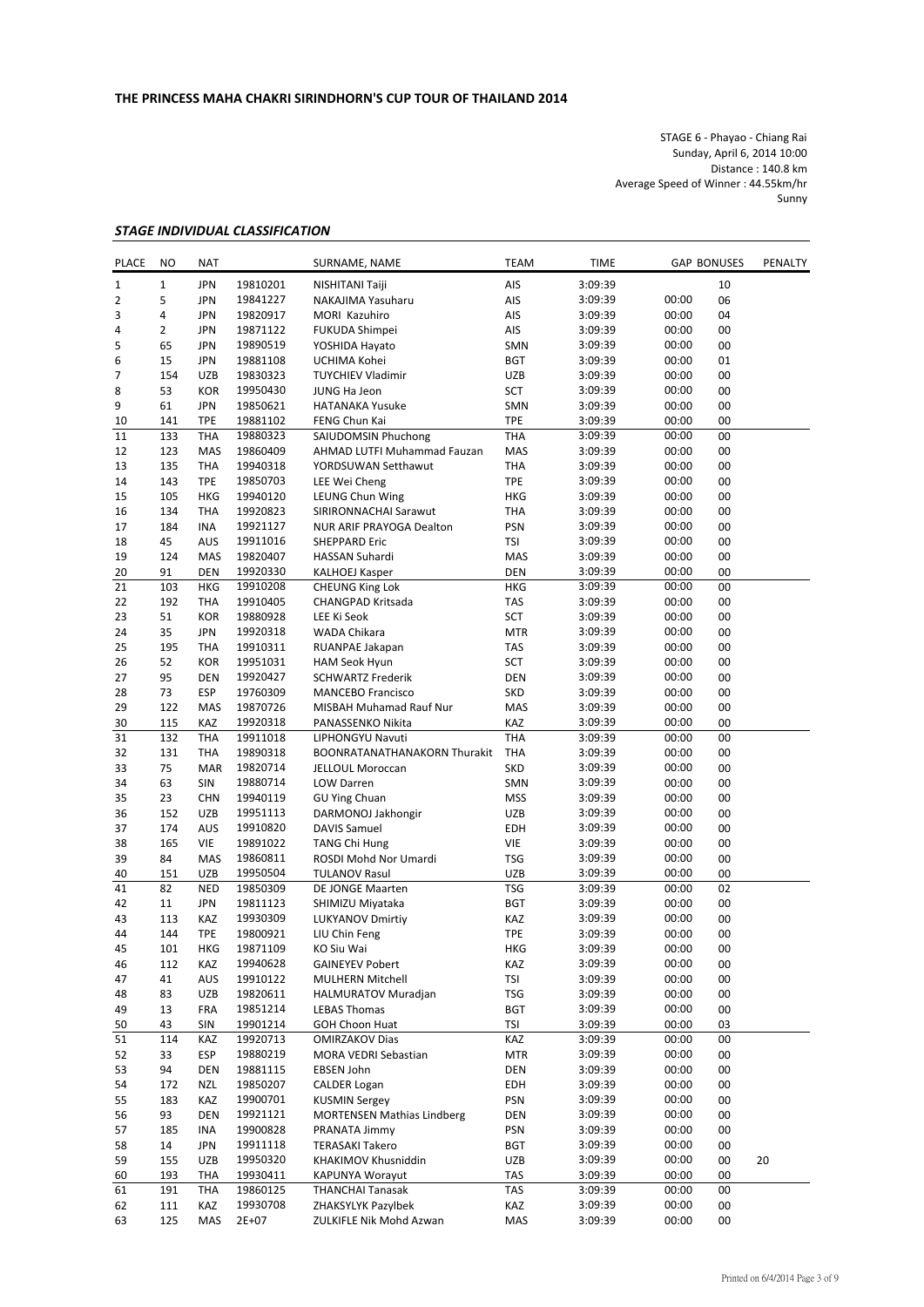| 64 | 64  | <b>JPN</b> | 19890722 | NONAKA Ryoma                  | <b>SMN</b> | 3:09:39 | 00:00 | 00 |
|----|-----|------------|----------|-------------------------------|------------|---------|-------|----|
| 65 | 163 | VIE        | 19920309 | HO Hoang Son                  | VIE        | 3:09:39 | 00:00 | 00 |
| 66 | 12  | JPN        | 19810217 | <b>INOUE Kazuo</b>            | <b>BGT</b> | 3:09:39 | 00:00 | 00 |
| 67 | 55  | KOR        | 19930422 | LEE Seung Kwon                | SCT        | 3:09:39 | 00:00 | 00 |
| 68 | 25  | <b>CHN</b> | 19901025 | YANG Jing                     | <b>MSS</b> | 3:09:39 | 00:00 | 00 |
| 69 | 181 | KAZ        | 19870301 | <b>JUMABEKOV Nazar</b>        | <b>PSN</b> | 3:09:39 | 00:00 | 00 |
| 70 | 121 | MAS        | 19931122 | AHMAD FUAT Ahmad Fahmi Farhan | MAS        | 3:09:39 | 00:00 | 00 |
| 71 | 102 | HKG        | 19850903 | <b>CHEUNG King Wai</b>        | HKG        | 3:09:39 | 00:00 | 00 |
| 72 | 42  | <b>AUS</b> | 19901011 | <b>BAYLY Cameron</b>          | TSI        | 3:09:39 | 00:00 | 00 |
| 73 | 162 | VIE        | 19880712 | HO Van Phuc                   | <b>VIE</b> | 3:09:39 | 00:00 | 00 |
| 74 | 24  | <b>CHN</b> | 19930309 | NI Yi Hui                     | <b>MSS</b> | 3:09:39 | 00:00 | 00 |
| 75 | 164 | VIE        | 19930919 | <b>NGUYEN Hoang Sang</b>      | VIE        | 3:09:39 | 00:00 | 00 |
| 76 | 62  | JPN        | 19890801 | <b>IRIBE Shotaro</b>          | SMN        | 3:09:39 | 00:00 | 00 |
| 77 | 3   | JPN        | 19880926 | KOMORI Ryohei                 | AIS        | 3:09:39 | 00:00 | 00 |
| 78 | 71  | ARG        | 19830418 | <b>HAEDO Lucas</b>            | <b>SKD</b> | 3:09:39 | 00:00 | 00 |
| 79 | 85  | MAS        | 19880915 | <b>SALEH Mohd Harrif</b>      | TSG        | 3:09:39 | 00:00 | 00 |
| 81 | 81  | MAS        | 19901010 | MAT SENAN Mohammad Saufi      | TSG        | 3:09:39 | 00:00 | 00 |
| 81 | 142 | <b>TPE</b> | 19850622 | <b>HUANG Hsin Hua</b>         | <b>TPE</b> | 3:09:39 | 00:00 | 00 |
| 82 | 44  | SIN        | 19900828 | HO Jun Rong                   | TSI        | 3:11:46 | 02:07 | 00 |
| 83 | 145 | <b>TPE</b> | 19850622 | WU Po Hung                    | <b>TPE</b> | 3:09:39 | 00:00 | 00 |
| 84 | 161 | VIE        | 19890924 | <b>BUI Minh Thuy</b>          | VIE        | 3:18:09 | 08:30 | 00 |
|    |     |            |          |                               |            |         |       |    |

#### *OUT OF RACE*

| 194 | THA | 19951211 | LADNGERN Peerapong | TAS | DNF |
|-----|-----|----------|--------------------|-----|-----|

NOTE: DSQ ‐ Disqualified, DNF ‐ Did Not Finish, DNS ‐ Did Not Start

No of Starters : 85 No of Riders Not Starting: 0 No of Riders Finish After Deadline : 0 No of Riders Dropping Out : 1 No of Riders Disqualified : 0 No of Riders Finished : 84

## *STAGE BEST ASEAN RIDER*

| <b>PLACE</b> | NO.        | NAT        |                      | SURNAME, NAME                                      | TEAM       | TIME               | <b>GAP BONUSES</b> |          | PENALTY |
|--------------|------------|------------|----------------------|----------------------------------------------------|------------|--------------------|--------------------|----------|---------|
|              | 133        | THA        | 19880323             | SAIUDOMSIN Phuchong                                | THA        | 3:09:39            |                    | 00       |         |
|              |            |            |                      |                                                    |            |                    |                    |          |         |
|              | 123<br>135 | MAS<br>ТНА | 19860409<br>19940318 | AHMAD LUTFI Muhammad Fauzan<br>YORDSUWAN Setthawut | MAS<br>THA | 3:09:39<br>3:09:39 | 00:00<br>00:00     | 00<br>00 |         |

#### *STAGE TEAM CLASSIFICATION*

| PLACE | <b>TEAM</b>                                | <b>MEMBERS</b> | <b>TIME</b> | <b>GAP</b> |  |
|-------|--------------------------------------------|----------------|-------------|------------|--|
|       |                                            |                |             |            |  |
| 1     | AISAN RACING TEAM                          | 1, 5, 4        | 9:28:57     |            |  |
| 2     | T-THAILAND                                 | 133,135,134    | 9:28:57     | 00:00      |  |
| 3     | SHIMANO RACING TEAM                        | 65,61,63       | 9:28:57     | 00:00      |  |
| 4     | SEOUL CYCLING TEAM                         | 53,51,52       | 9:28:57     | 00:00      |  |
| 5     | <b>MALAYSIA NATIONAL TEAM</b>              | 123,124,122    | 9:28:57     | 00:00      |  |
| 6     | CHINESE TAIPEI NATLONAL TEAM               | 141,143,144    | 9:28:57     | 00:00      |  |
| 7     | TEAM HONG KONG-CHINA                       | 105,103,101    | 9:28:57     | 00:00      |  |
| 8     | UZBEKISTAN NATIONAL TEAM                   | 154, 152, 151  | 9:28:57     | 00:00      |  |
| 9     | BRIDGESTONE ANCHOR CYCLING TEAM            | 15,11,13       | 9:28:57     | 00:00      |  |
| 10    | DANMARK NATIONAL TEAM                      | 91,95,94       | 9:28:57     | 00:00      |  |
| 11    | <b>T-ALL STAR</b>                          | 192,195,193    | 9:28:57     | 00:00      |  |
| 12    | OCBC SINGAPORE CONTINENTAL CYCLING TEAM    | 45,41,43       | 9:28:57     | 00:00      |  |
| 13    | <b>KAZAKHSTAN TEAM</b>                     | 115, 113, 112  | 9:28:57     | 00:00      |  |
| 14    | TERENGGANU CYCLING TEAM                    | 84,82,83       | 9:28:57     | 00:00      |  |
| 15    | POLYGON SWEET NICE                         | 184, 183, 185  | 9:28:57     | 00:00      |  |
| 16    | SKYDIVE DUBAI PRO CYCLING TEAM             | 73,75,71       | 9:28:57     | 00:00      |  |
| 17    | <b>VIETNAM NATIONAL TEAM</b>               | 165,163,162    | 9:28:57     | 00:00      |  |
| 18    | <b>GIANT - CHAMPION SYSTEM PRO CYCLING</b> | 23,25,24       | 9:28:57     | 00:00      |  |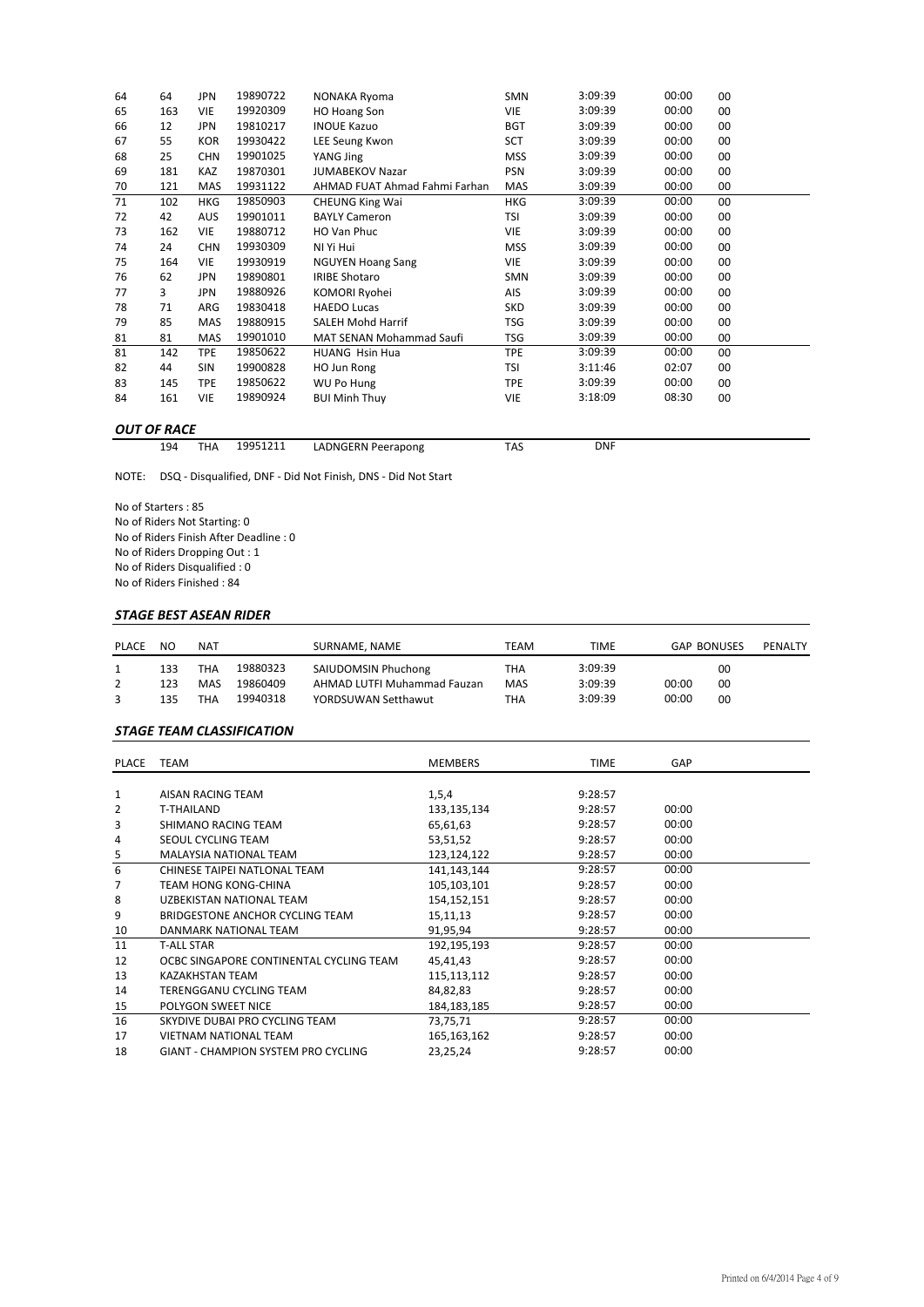AFTER STAGE 6 Sunday, April 6, 2014 Total Distance Covered : 1057.35 km Average Speed of Leader : 42.59 km/hr

## *INDIVIDUAL GENERAL CLASSIFICATION by TIME (YELLOW JERSEY)*

| <b>PLACE</b>     | NO.            | UCI CODE                 |                      | SURNAME, NAME                          | <b>TEAM</b> | <b>TIME</b>          | GAP            |
|------------------|----------------|--------------------------|----------------------|----------------------------------------|-------------|----------------------|----------------|
| $1\,$            | 5              | <b>JPN</b>               | 19841227             | NAKAJIMA Yasuharu                      | AIS         | 24:49:25             |                |
| $\overline{2}$   | 103            | <b>HKG</b>               | 19910208             | <b>CHEUNG King Lok</b>                 | <b>HKG</b>  | 24:49:27             | 00:02          |
| 3                | 73             | <b>ESP</b>               | 19760309             | <b>MANCEBO Francisco</b>               | SKD         | 24:49:34             | 00:09          |
| 4                | 71             | ARG                      | 19830418             | <b>HAEDO Lucas</b>                     | <b>SKD</b>  | 24:49:38             | 00:13          |
| 5                | 45             | AUS                      | 19911016             | <b>SHEPPARD Eric</b>                   | <b>TSI</b>  | 24:49:49             | 00:24          |
| 6                | 141            | <b>TPE</b>               | 19881102             | FENG Chun Kai                          | <b>TPE</b>  | 24:50:08             | 00:43          |
| $\boldsymbol{7}$ | 174            | AUS                      | 19910820             | <b>DAVIS Samuel</b>                    | EDH         | 24:50:24             | 00:59          |
| 8                | 15             | <b>JPN</b>               | 19881108             | UCHIMA Kohei                           | <b>BGT</b>  | 24:50:38             | 01:13          |
| 9                | 83             | UZB                      | 19820611             | HALMURATOV Muradjan                    | <b>TSG</b>  | 24:50:43             | 01:18          |
| 10               | 75             | <b>MAR</b>               | 19820714             | JELLOUL Moroccan                       | <b>SKD</b>  | 24:50:57             | 01:32          |
| 11               | 11             | <b>JPN</b>               | 19811123             | SHIMIZU Miyataka                       | <b>BGT</b>  | 24:50:59             | 01:34          |
| 12               | 43             | SIN                      | 19901214             | <b>GOH Choon Huat</b>                  | <b>TSI</b>  | 24:51:01             | 01:36          |
| 13               | 65             | <b>JPN</b>               | 19890519             | YOSHIDA Hayato                         | SMN         | 24:51:21             | 01:56          |
| 14               | 94             | <b>DEN</b>               | 19881115             | <b>EBSEN John</b>                      | <b>DEN</b>  | 24:51:36             | 02:11          |
| 15               | 1              | <b>JPN</b>               | 19810201             | NISHITANI Taiji                        | AIS         | 24:55:02             | 05:37          |
| 16               | 113            | KAZ                      | 19930309             | <b>LUKYANOV Dmirtiy</b>                | KAZ         | 24:55:45             | 06:20          |
| 17               | 51             | KOR                      | 19880928             | LEE Ki Seok                            | SCT         | 24:56:48             | 07:23          |
| 18               | 64             | <b>JPN</b>               | 19890722             | NONAKA Ryoma                           | SMN         | 24:58:06             | 08:41          |
| 19               | 134            | <b>THA</b>               | 19920823             | SIRIRONNACHAI Sarawut                  | <b>THA</b>  | 24:59:51             | 10:26          |
| 20               | 23             | <b>CHN</b>               | 19940119             | <b>GU Ying Chuan</b>                   | <b>MSS</b>  | 25:00:01             | 10:36          |
| 21               | 53             | KOR                      | 19950430             | JUNG Ha Jeon                           | SCT         | 25:00:18             | 10:53          |
| 22               | 101            | <b>HKG</b>               | 19871109             | KO Siu Wai                             | <b>HKG</b>  | 25:01:17             | 11:52          |
| 23               | 102            | <b>HKG</b>               | 19850903             | <b>CHEUNG King Wai</b>                 | <b>HKG</b>  | 25:02:04             | 12:39          |
| 24               | 133            | <b>THA</b>               | 19880323             | SAIUDOMSIN Phuchong                    | <b>THA</b>  | 25:02:25             | 13:00          |
| 25               | 135            | <b>THA</b>               | 19940318             | YORDSUWAN Setthawut                    | <b>THA</b>  | 25:03:31             | 14:06          |
| 26               | 3              | <b>JPN</b>               | 19880926             | KOMORI Ryohei                          | AIS         | 25:04:45             | 15:20          |
| 27               | 82             | <b>NED</b>               | 19850309             | DE JONGE Maarten                       | <b>TSG</b>  | 25:04:50             | 15:25          |
| 28               | 61             | <b>JPN</b>               | 19850621             | <b>HATANAKA Yusuke</b>                 | SMN         | 25:05:37             | 16:12          |
| 29               | 13             | <b>FRA</b>               | 19851214             | <b>LEBAS Thomas</b>                    | <b>BGT</b>  | 25:05:46             | 16:21          |
| 30               | 105            | <b>HKG</b>               | 19940120             | LEUNG Chun Wing                        | <b>HKG</b>  | 25:06:08             | 16:43          |
| 31               | $\overline{4}$ | <b>JPN</b>               | 19820917             | MORI Kazuhiro                          | AIS         | 25:07:20             | 17:55          |
| 32               | 123            | MAS                      | 19860409             | AHMAD LUTFI Muhammad Fauzan            | MAS         | 25:07:20             | 17:55          |
| 33               | 91             | DEN                      | 19920330             | <b>KALHOEJ Kasper</b>                  | <b>DEN</b>  | 25:07:39             | 18:14          |
| 34               | 131            | <b>THA</b>               | 19890318             | BOONRATANATHANAKORN Thurakit           | THA         | 25:07:42             | 18:17          |
| 35               | 183            | <b>KAZ</b>               | 19900701             | <b>KUSMIN Sergey</b>                   | <b>PSN</b>  | 25:07:42             | 18:17          |
| 36               | 115            | KAZ                      | 19920318             | PANASSENKO Nikita                      | KAZ         | 25:08:32             | 19:07          |
| 37               | 145            | <b>TPE</b>               | 19850622             | <b>WU Po Hung</b>                      | <b>TPE</b>  | 25:08:32             | 19:07          |
| 38               | 25             | <b>CHN</b>               | 19901025             | YANG Jing                              | <b>MSS</b>  | 25:08:41             | 19:16          |
| 39               | 143            | <b>TPE</b>               | 19850703             | LEE Wei Cheng                          | <b>TPE</b>  | 25:08:48             | 19:23          |
| 40               | 55             | KOR                      | 19930422             | LEE Seung Kwon                         | SCT         | 25:10:00             | 20:35          |
| 41               | 33             | <b>ESP</b>               | 19880219             | MORA VEDRI Sebastian                   | <b>MTR</b>  | 25:10:15             | 20:50          |
| 42               | 192            | <b>THA</b>               | 19910405             | CHANGPAD Kritsada                      | TAS         | 25:13:49             | 24:24          |
| 43               | 144            | <b>TPE</b>               | 19800921             | LIU Chin Feng                          | <b>TPE</b>  | 25:13:49             | 24:24          |
| 44               | 164            | VIE                      | 19930919             | <b>NGUYEN Hoang Sang</b>               | VIE         | 25:13:49             | 24:24          |
| 45               | 111            | KAZ                      | 19930708             | ZHAKSYLYK Pazylbek                     | KAZ         | 25:14:04             | 24:39          |
| 46               |                | MAS                      | 19901010             | MAT SENAN Mohammad Saufi               | <b>TSG</b>  | 25:14:05             | 24:40          |
| 47               | 81<br>85       | MAS                      | 19880915             | SALEH Mohd Harrif                      | <b>TSG</b>  | 25:16:56             | 27:31          |
|                  | 154            | UZB                      | 19830323             | <b>TUYCHIEV Vladimir</b>               | UZB         | 25:17:24             | 27:59          |
| 48               | 185            | INA                      | 19900828             |                                        | PSN         | 25:17:34             | 28:09          |
| 49               | 84             | MAS                      |                      | PRANATA Jimmy<br>ROSDI Mohd Nor Umardi | <b>TSG</b>  |                      | 28:38          |
| 50               |                |                          | 19860811<br>19891022 | TANG Chi Hung                          | VIE         | 25:18:03             |                |
| 51<br>52         | 165<br>155     | <b>VIE</b><br><b>UZB</b> | 19950320             | KHAKIMOV Khusniddin                    | UZB         | 25:19:44<br>25:20:52 | 30:19<br>31:27 |
| 53               | 24             | <b>CHN</b>               | 19930309             | NI Yi Hui                              | <b>MSS</b>  | 25:21:06             | 31:41          |
| 54               | 12             | <b>JPN</b>               | 19810217             | <b>INOUE Kazuo</b>                     | <b>BGT</b>  | 25:21:22             | 31:57          |
|                  |                |                          |                      |                                        |             |                      |                |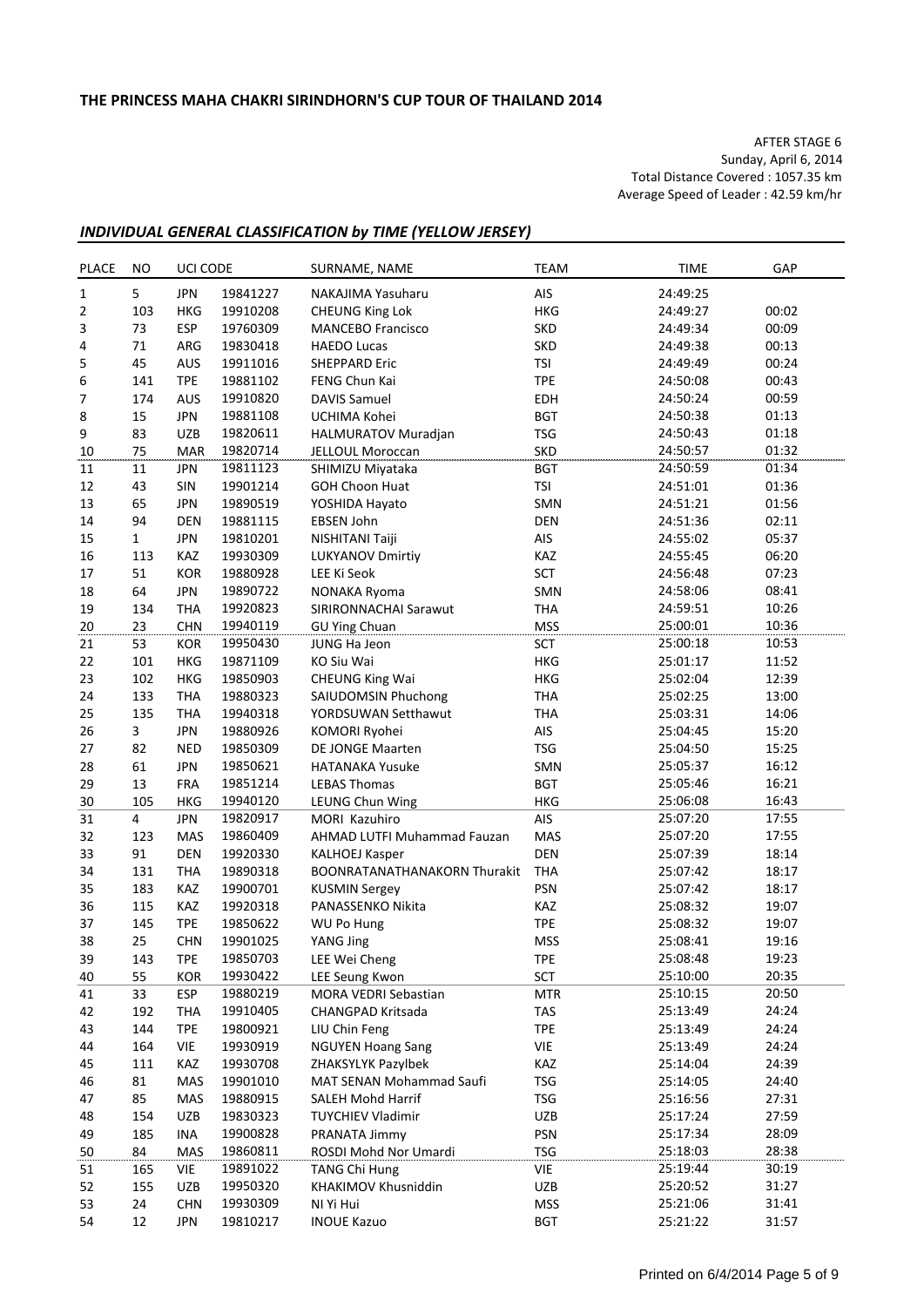| 55 | 181            | <b>KAZ</b> | 19870301 | <b>JUMABEKOV Nazar</b>            | <b>PSN</b> | 25:21:24 | 31:59 |
|----|----------------|------------|----------|-----------------------------------|------------|----------|-------|
| 56 | 151            | <b>UZB</b> | 19950504 | <b>TULANOV Rasul</b>              | <b>UZB</b> | 25:24:01 | 34:36 |
| 57 | 14             | <b>JPN</b> | 19911118 | <b>TERASAKI Takero</b>            | <b>BGT</b> | 25:24:01 | 34:36 |
| 58 | 162            | VIE        | 19880712 | HO Van Phuc                       | <b>VIE</b> | 25:24:06 | 34:41 |
| 59 | 63             | SIN        | 19880714 | <b>LOW Darren</b>                 | <b>SMN</b> | 25:24:21 | 34:56 |
| 60 | 191            | <b>THA</b> | 19860125 | <b>THANCHAI Tanasak</b>           | <b>TAS</b> | 25:24:32 | 35:07 |
| 61 | 122            | <b>MAS</b> | 19870726 | <b>MISBAH Muhamad Rauf Nur</b>    | <b>MAS</b> | 25:24:40 | 35:15 |
| 62 | 112            | <b>KAZ</b> | 19940628 | <b>GAINEYEV Pobert</b>            | <b>KAZ</b> | 25:25:46 | 36:21 |
| 63 | 125            | MAS        | 19900507 | <b>ZULKIFLE Nik Mohd Azwan</b>    | <b>MAS</b> | 25:27:17 | 37:52 |
| 64 | 35             | <b>JPN</b> | 19920318 | <b>WADA Chikara</b>               | <b>MTR</b> | 25:27:48 | 38:23 |
| 65 | 132            | <b>THA</b> | 19911018 | LIPHONGYU Navuti                  | <b>THA</b> | 25:28:22 | 38:57 |
| 66 | 121            | MAS        | 19931122 | AHMAD FUAT Ahmad Fahmi Farhan     | MAS        | 25:28:39 | 39:14 |
| 67 | 52             | <b>KOR</b> | 19951031 | HAM Seok Hyun                     | <b>SCT</b> | 25:29:06 | 39:41 |
| 68 | 163            | <b>VIE</b> | 19920309 | <b>HO Hoang Son</b>               | <b>VIE</b> | 25:29:24 | 39:59 |
| 69 | 184            | <b>INA</b> | 19921127 | <b>NUR ARIF PRAYOGA Dealton</b>   | <b>PSN</b> | 25:29:33 | 40:08 |
|    |                |            |          |                                   |            |          |       |
| 70 | 124            | <b>MAS</b> | 19820407 | <b>HASSAN Suhardi</b>             | MAS        | 25:30:20 | 40:55 |
| 71 | 95             | <b>DEN</b> | 19920427 | <b>SCHWARTZ Frederik</b>          | <b>DEN</b> | 25:30:37 | 41:12 |
| 72 | 42             | <b>AUS</b> | 19901011 | <b>BAYLY Cameron</b>              | <b>TSI</b> | 25:31:45 | 42:20 |
| 73 | 172            | <b>NZL</b> | 19850207 | <b>CALDER Logan</b>               | <b>EDH</b> | 25:32:06 | 42:41 |
| 74 | 114            | <b>KAZ</b> | 19920713 | <b>OMIRZAKOV Dias</b>             | <b>KAZ</b> | 25:33:14 | 43:49 |
| 75 | 152            | <b>UZB</b> | 19951113 | DARMONOJ Jakhongir                | <b>UZB</b> | 25:34:49 | 45:24 |
| 76 | 44             | <b>SIN</b> | 19900828 | HO Jun Rong                       | <b>TSI</b> | 25:36:56 | 47:31 |
| 77 | 142            | <b>TPE</b> | 19850622 | HUANG Hsin Hua                    | <b>TPE</b> | 25:37:47 | 48:22 |
| 78 | 93             | <b>DEN</b> | 19921121 | <b>MORTENSEN Mathias Lindberg</b> | <b>DEN</b> | 25:39:05 | 49:40 |
| 79 | $\overline{2}$ | <b>JPN</b> | 19871122 | <b>FUKUDA Shimpei</b>             | AIS        | 25:39:48 | 50:23 |
| 80 | 62             | <b>JPN</b> | 19890801 | <b>IRIBE Shotaro</b>              | SMN        | 25:39:48 | 50:23 |
| 81 | 195            | <b>THA</b> | 19910311 | RUANPAE Jakapan                   | <b>TAS</b> | 25:40:35 | 51:10 |
| 82 | 41             | <b>AUS</b> | 19910122 | MULHERN Mitchell                  | <b>TSI</b> | 25:40:35 | 51:10 |
| 83 | 161            | <b>VIE</b> | 19890924 | <b>BUI Minh Thuy</b>              | <b>VIE</b> | 25:41:38 | 52:13 |

## *OVERALL BEST ASEAN RIDERS (BLUE JERSEY)*

| <b>PLACE</b> | NO. |            | SURNAME, NAME | SURNAME, NAME                       | TEAM       | <b>TIME</b> | GAP   |
|--------------|-----|------------|---------------|-------------------------------------|------------|-------------|-------|
| 1            | 134 | THA        | 19920823      | SIRIRONNACHAI Sarawut               | THA        | 24:59:51    |       |
| 2            | 133 | THA        | 19880323      | SAIUDOMSIN Phuchong                 | THA        | 25:02:25    | 02:34 |
| 3            | 135 | THA        | 19940318      | YORDSUWAN Setthawut                 | THA        | 25:03:31    | 03:40 |
| 4            | 123 | <b>MAS</b> | 19860409      | AHMAD LUTFI Muhammad Fauzan         | <b>MAS</b> | 25:07:20    | 07:29 |
| 5            | 131 | THA        | 19890318      | <b>BOONRATANATHANAKORN Thurakit</b> | <b>THA</b> | 25:07:42    | 07:51 |
| 6            | 164 | <b>VIE</b> | 19930919      | <b>NGUYEN Hoang Sang</b>            | <b>VIE</b> | 25:13:49    | 13:58 |
| 7            | 165 | VIE        | 19891022      | <b>TANG Chi Hung</b>                | <b>VIE</b> | 25:19:44    | 19:53 |
| 8            | 162 | <b>VIE</b> | 19880712      | HO Van Phuc                         | <b>VIE</b> | 25:24:06    | 24:15 |
| 9            | 122 | <b>MAS</b> | 19870726      | <b>MISBAH Muhamad Rauf Nur</b>      | <b>MAS</b> | 25:24:40    | 24:49 |
| 10           | 125 | <b>MAS</b> | 19900507      | ZULKIFLE Nik Mohd Azwan             | <b>MAS</b> | 25:27:17    | 27:26 |
| 11           | 132 | THA        | 19911018      | LIPHONGYU Navuti                    | <b>THA</b> | 25:28:22    | 28:31 |
| 12           | 121 | <b>MAS</b> | 19931122      | AHMAD FUAT Ahmad Fahmi Farhan       | <b>MAS</b> | 25:28:39    | 28:48 |
| 13           | 163 | VIE        | 19920309      | HO Hoang Son                        | <b>VIE</b> | 25:29:24    | 29:33 |
| 14           | 124 | <b>MAS</b> | 19820407      | <b>HASSAN Suhardi</b>               | <b>MAS</b> | 25:30:20    | 30:29 |
| 15           | 161 | VIE        | 19890924      | <b>BUI Minh Thuy</b>                | VIE        | 25:41:38    | 41:47 |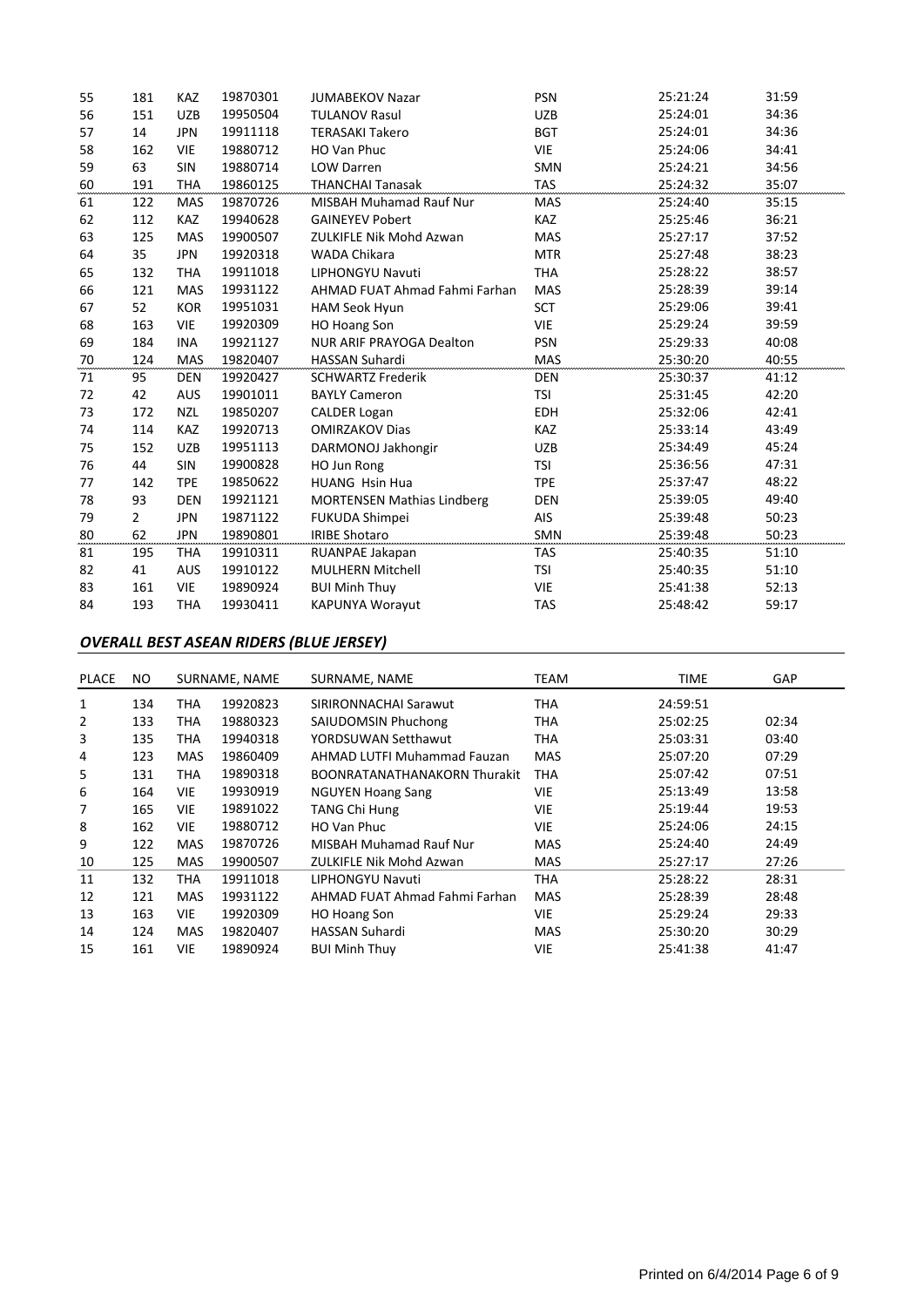# *TEAM GENERAL CLASSIFICATION by TIME*

| PLACE | <b>TEAM NAME</b>                           | <b>CODE</b> | <b>TIME</b> | <b>GAP</b> |
|-------|--------------------------------------------|-------------|-------------|------------|
|       |                                            |             |             |            |
| 1     | SKYDIVE DUBAI PRO CYCLING TEAM             | <b>SKD</b>  | 74:30:30    |            |
| 2     | AISAN RACING TEAM                          | AIS         | 74:38:57    | 08:27      |
| 3     | BRIDGESTONE ANCHOR CYCLING TEAM            | <b>BGT</b>  | 74:47:10    | 16:40      |
| 4     | TERENGGANU CYCLING TEAM                    | TSG         | 74:47:41    | 17:11      |
| 5     | T-THAILAND                                 | THA         | 74:48:08    | 17:38      |
| 6     | TEAM HONG KONG-CHINA                       | <b>HKG</b>  | 74:52:27    | 21:57      |
| 7     | SHIMANO RACING TEAM                        | <b>SMN</b>  | 74:54:21    | 23:51      |
| 8     | OCBC SINGAPORE CONTINENTAL CYCLING TEAM    | TSI         | 74:59:13    | 28:43      |
| 9     | CHINESE TAIPEI NATLONAL TEAM               | TPE         | 75:06:37    | 36:07      |
| 10    | SEOUL CYCLING TEAM                         | <b>SCT</b>  | 75:07:12    | 36:42      |
| 11    | <b>KAZAKHSTAN TEAM</b>                     | <b>KAZ</b>  | 75:17:58    | 47:28      |
| 12    | DANMARK NATIONAL TEAM                      | <b>DEN</b>  | 75:25:52    | 55:22      |
| 13    | <b>GIANT - CHAMPION SYSTEM PRO CYCLING</b> | <b>MSS</b>  | 75:29:45    | 59:15      |
| 14    | POLYGON SWEET NICE                         | <b>PSN</b>  | 75:37:38    | 1:07:08    |
| 15    | <b>MALAYSIA NATIONAL TEAM</b>              | <b>MAS</b>  | 75:44:02    | 1:13:32    |
| 16    | <b>VIETNAM NATIONAL TEAM</b>               | <b>VIE</b>  | 75:49:50    | 1:19:20    |
| 17    | UZBEKISTAN NATIONAL TEAM                   | <b>UZB</b>  | 76:01:19    | 1:30:49    |
| 18    | <b>T-ALL STAR</b>                          | TAS         | 76:08:06    | 1:37:36    |

# *TEAM GENERAL CLASSIFICATION by TIME for ASEAN TEAM*

| <b>PLACE</b> | TEAM NAME              | CODE       | TIME     | GAP     |
|--------------|------------------------|------------|----------|---------|
|              | T-THAILAND             | THA        | 74:48:08 |         |
|              | MALAYSIA NATIONAL TEAM | <b>MAS</b> | 75:44:02 | 55:54   |
| 3            | VIETNAM NATIONAL TEAM  | VIE        | 75:49:50 | 1:01:42 |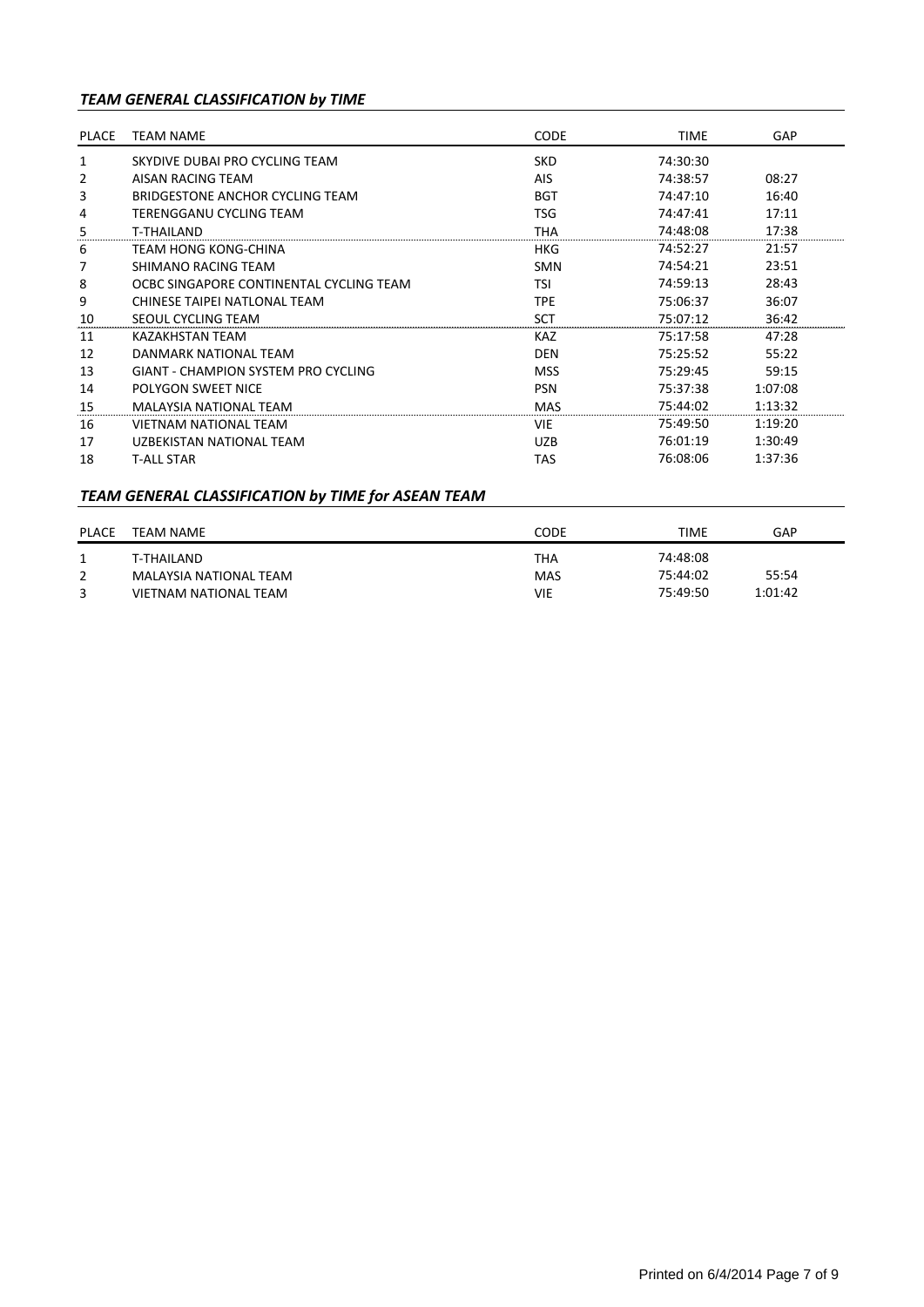STAGE 6 ‐ Phayao ‐ Chiang Rai Sunday, April 6, 2014

# *POINTS CLASSIFICATION (GREEN JERSEY)*

**OVERALL** 

| PLACE NO       |                | SURNAME, NAME              | <b>TEAM</b> | POINTS BONUSES |    | PLACE NO       |                | SURNAME, NAME       | <b>TEAM</b> | <b>POINTS</b>  |
|----------------|----------------|----------------------------|-------------|----------------|----|----------------|----------------|---------------------|-------------|----------------|
|                |                | <b>INTERMEDIATE SPRINT</b> |             |                |    | $\mathbf{1}$   | 5              | <b>NAKAJIMA Y</b>   | AIS         | 56             |
| at 55.00 km    |                |                            |             |                |    | $\overline{2}$ | 71             | <b>HAEDOL</b>       | <b>SKD</b>  | 43             |
| $\mathbf{1}$   | 43             | GOH C                      | <b>TSI</b>  | 3              | 03 | 3              | 73             | <b>MANCEBOF</b>     | <b>SKD</b>  | 38             |
| $\overline{2}$ | 82             | DE JONGE M                 | <b>TSG</b>  | $\overline{2}$ | 02 | 4              | 103            | <b>CHEUNG K</b>     | <b>HKG</b>  | 37             |
| 3              | 15             | <b>UCHIMA K</b>            | <b>BGT</b>  | 1              | 01 | 5              | 141            | <b>FENG C</b>       | <b>TPE</b>  | 36             |
|                |                |                            |             |                |    | 6              | 82             | DE JONGE M          | <b>TSG</b>  | 35             |
| at finish line |                |                            |             |                |    | 7              | 4              | MORI K              | AIS         | 27             |
| $\mathbf{1}$   | $\mathbf{1}$   | <b>NISHITANI T</b>         | AIS         | 16             | 10 | 8              | 45             | SHEPPARD E          | <b>TSI</b>  | 26             |
| $\mathbf 2$    | 5              | <b>NAKAJIMA Y</b>          | AIS         | 14             | 06 | 9              | 65             | YOSHIDA H           | SMN         | 26             |
| 3              | 4              | MORI K                     | AIS         | 13             | 04 | 10             | 51             | LEE K               | SCT         | 25             |
| 4              | $\overline{2}$ | <b>FUKUDA S</b>            | AIS         | 12             |    | 11             | 113            | LUKYANOV D          | KAZ         | 24             |
| 5              | 65             | YOSHIDA H                  | SMN         | 11             |    | 12             | 15             | <b>UCHIMAK</b>      | <b>BGT</b>  | 22             |
| 6              | 15             | <b>UCHIMA K</b>            | <b>BGT</b>  | 10             |    | 13             | 33             | <b>MORA VEDRIS</b>  | <b>MTR</b>  | 21             |
| $\overline{7}$ | 154            | <b>TUYCHIEV V</b>          | <b>UZB</b>  | 9              |    | 14             | 133            | SAIUDOMSIN P        | <b>THA</b>  | 20             |
| 8              | 53             | <b>JUNG H</b>              | <b>SCT</b>  | 8              |    | 15             | $\overline{2}$ | <b>FUKUDA S</b>     | AIS         | 19             |
| 9              | 61             | <b>HATANAKAY</b>           | <b>SMN</b>  | 7              |    | 16             | 43             | GOH <sub>C</sub>    | <b>TSI</b>  | 18             |
| 10             | 141            | <b>FENG C</b>              | <b>TPE</b>  | 6              |    | 17             | 85             | SALEH M             | <b>TSG</b>  | 18             |
| 11             | 133            | SAIUDOMSIN P               | <b>THA</b>  | 5              |    | 18             | 23             | <b>GUY</b>          | <b>MSS</b>  | 17             |
| 12             | 123            | AHMAD LUTFI M              | MAS         | 4              |    | 19             | 123            | AHMAD LUTFI M       | MAS         | 17             |
| 13             | 135            | YORDSUWAN S                | <b>THA</b>  | 3              |    | 20             | $\mathbf{1}$   | <b>NISHITANI T</b>  | AIS         | 16             |
| 14             | 143            | LEE W                      | <b>TPE</b>  | $\overline{2}$ |    | 21             | 134            | SIRIRONNACHAI S     | <b>THA</b>  | 16             |
| 15             | 105            | LEUNG C                    | <b>HKG</b>  | $\mathbf{1}$   |    | 22             | 25             | YANG J              | <b>MSS</b>  | 15             |
|                |                |                            |             |                |    | 23             | 42             | <b>BAYLY C</b>      | <b>TSI</b>  | 14             |
|                |                |                            |             |                |    | 24             | 13             | <b>LEBAST</b>       | <b>BGT</b>  | 13             |
|                |                |                            |             |                |    | 25             | 154            | <b>TUYCHIEV V</b>   | <b>UZB</b>  | 13             |
|                |                |                            |             |                |    | 26             | 145            | WU P                | <b>TPE</b>  | 12             |
|                |                |                            |             |                |    | 27             | 124            | <b>HASSAN S</b>     | MAS         | 12             |
|                |                |                            |             |                |    | 28             | 75             | <b>JELLOUL M</b>    | <b>SKD</b>  | 11             |
|                |                |                            |             |                |    | 29             | 174            | DAVIS <sub>S</sub>  | EDH         | 11             |
|                |                |                            |             |                |    | 30             | 83             | <b>HALMURATOV M</b> | <b>TSG</b>  | 11             |
|                |                |                            |             |                |    | 31             | 192            | <b>CHANGPAD K</b>   | <b>TAS</b>  | 11             |
|                |                |                            |             |                |    | 32             | 11             | SHIMIZU M           | <b>BGT</b>  | 10             |
|                |                |                            |             |                |    | 33             | 63             | LOW D               | SMN         | 9              |
|                |                |                            |             |                |    | 34             | 53             | <b>JUNG H</b>       | SCT         | 8              |
|                |                |                            |             |                |    | 35             | 12             | <b>INOUE K</b>      | <b>BGT</b>  | 8              |
|                |                |                            |             |                |    | 36             | 61             | <b>HATANAKAY</b>    | SMN         | $\overline{7}$ |

| PLACE NO |                | SURNAME, NAME          | <b>TEAM</b> | <b>POINTS</b>  |
|----------|----------------|------------------------|-------------|----------------|
| 1        | 5              | NAKAJIMA Y             | AIS         | 56             |
| 2        | 71             | <b>HAEDO L</b>         | SKD         | 43             |
| 3        | 73             | <b>MANCEBO F</b>       | SKD         | 38             |
| 4        | 103            | CHEUNG K               | HKG         | 37             |
| 5        | 141            | <b>FENG C</b>          | <b>TPE</b>  | 36             |
| 6        | 82             | DE JONGE M             | <b>TSG</b>  | 35             |
| 7        | $\overline{4}$ | MORI K                 | AIS         | 27             |
| 8        | 45             | SHEPPARD E             | TSI         | 26             |
| 9        | 65             | YOSHIDA H              | SMN         | 26             |
| 10       | 51             | lee k                  | SCT         | 25             |
|          | 113            | LUKYANOV D             | <b>KAZ</b>  | 24             |
| 11       |                |                        |             |                |
| 12       |                | 15 UCHIMA K            | <b>BGT</b>  | 22             |
| 13       | 33             | <b>MORA VEDRIS</b>     | <b>MTR</b>  | 21             |
| 14       | 133            | SAIUDOMSIN P           | THA         | 20             |
| 15       | $2^{\circ}$    | FUKUDA S               | AIS         | 19             |
| 16       | 43             | GOH C                  | <b>TSI</b>  | 18             |
| 17       | 85             | SALEH M                | <b>TSG</b>  | 18             |
| 18       | 23             | GU Y                   | MSS         | 17             |
| 19       | 123            | AHMAD LUTFI M          | MAS         | 17             |
| 20       | $\mathbf{1}$   | NISHITANI T            | AIS         | 16             |
| 21       | 134            | SIRIRONNACHAI S        | THA         | 16             |
| 22       | 25             | YANG J                 | <b>MSS</b>  | 15             |
| 23       | 42             | BAYLY C                | TSI         | 14             |
| 24       | 13             | LEBAS T                | BGT         | 13             |
| 25       |                | 154 TUYCHIEV V         | UZB         | 13             |
| 26       | 145            | WU P                   | <b>TPE</b>  | 12             |
| 27       | 124            | HASSAN S               | MAS         | 12             |
| 28       | 75             | JELLOUL M              | <b>SKD</b>  | 11             |
| 29       |                | 174 DAVIS S            | EDH         | 11             |
| 30       |                | 83 HALMURATOV M        | <b>TSG</b>  | 11             |
| 31       |                | 192 CHANGPAD K         | <b>TAS</b>  | 11             |
| 32       | 11             | SHIMIZU M              | BGT         | 10             |
| 33       | 63             | LOW D                  | SMN         | 9              |
| 34       | 53             | JUNG H                 | SCT         | 8              |
| 35       | 12             | INOUE K                | <b>BGT</b>  | 8              |
| 36       | 61             | HATANAKA Y             | <b>SMN</b>  | 7              |
| 37       | 81             | MAT SENAN M            | TSG         | $\overline{7}$ |
| 38       | 181            | <b>JUMABEKOV N</b>     | <b>PSN</b>  | 7              |
| 39       | 105            | LEUNG C                | <b>HKG</b>  | 5              |
| 40       | 135            | YORDSUWAN S            | <b>THA</b>  | 4              |
| 41       | 91             | <b>KALHOEJ K</b>       | DEN         | 4              |
| 42       | 161            | <b>BUIM</b>            | VIE         | 4              |
| 43       | 191            | THANCHAI T             | TAS         | 3              |
| 44       | 143            | LEE W                  | <b>TPE</b>  | 3              |
| 45       | 41             | MULHERN M              | TSI         | 3              |
| 46       | 94             | <b>EBSEN J</b>         | DEN         | $\overline{2}$ |
| 47       | 101            | KO S                   | HKG         | 2              |
| 48       | 184            | NUR ARIF PRAYOGA D PSN |             | 2              |
| 49       | 114            | OMIRZAKOV D            | KAZ         | $\overline{2}$ |
| 50       | 193            | KAPUNYA W              | TAS         | $\overline{2}$ |
| 51       |                | BOONRATANATHANAK THA   |             | 1              |
|          | 131            |                        |             |                |
| 52       | 115            | PANASSENKO N           | KAZ         | 1              |